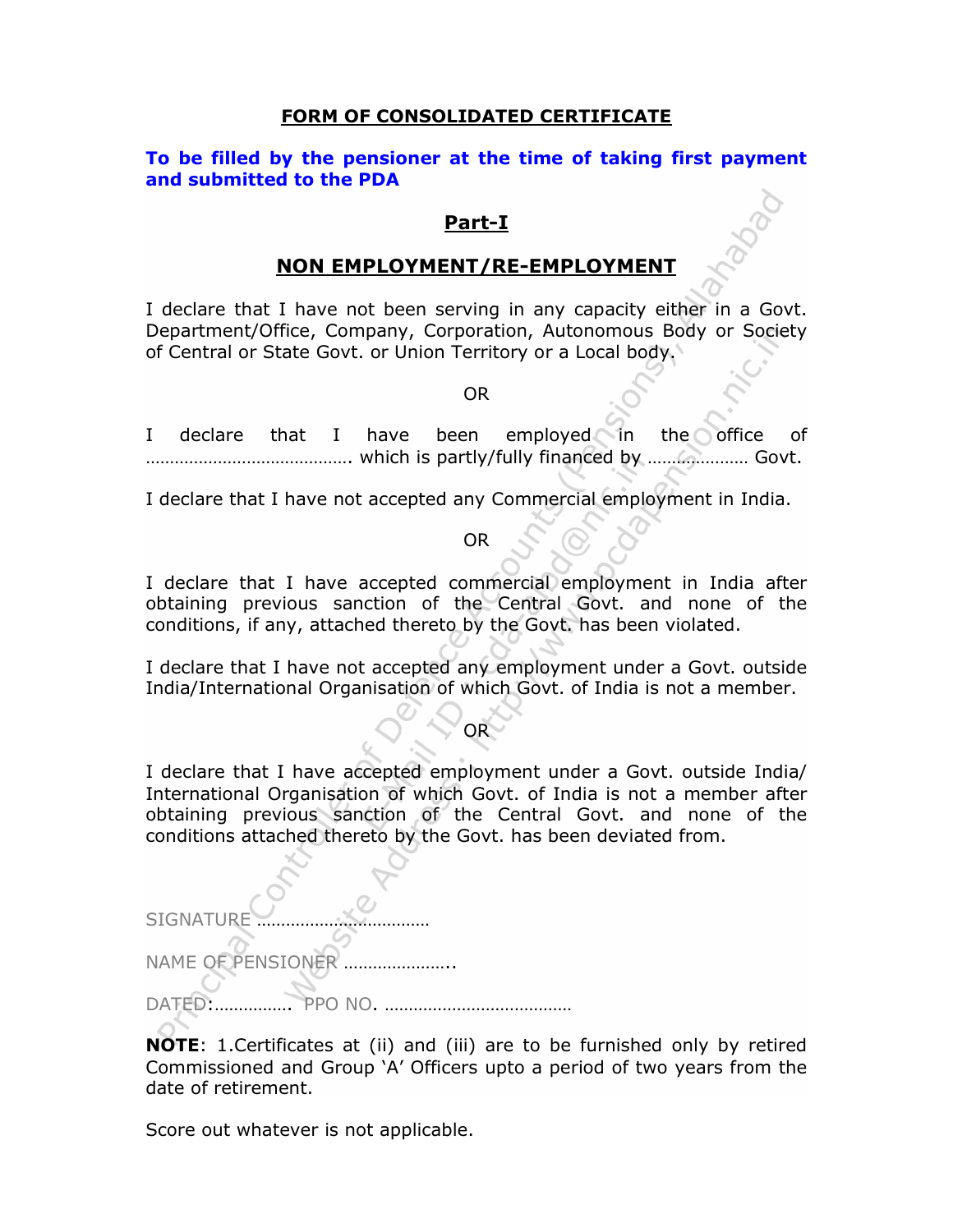## Part-II

## NON DRAWAL OF ANY OTHER PENSION

I hereby declare that I am not in receipt of Second pension from any source.

OR

I am drawing Second pension from ………………………..(name of Department/Office) with effect from…………………… @ Rs. ………… per month vide PPO No. …………………….. (Xerox copy attached duly attested).

SIGNATURE ……………………………..

# Part-

## NON-COUNTING OF PREVIOUS SERVICE

I declare that my previous service towards present employment has not been counted.

OR

My previous service towards present employment has been counted.

SIGNATURE ……